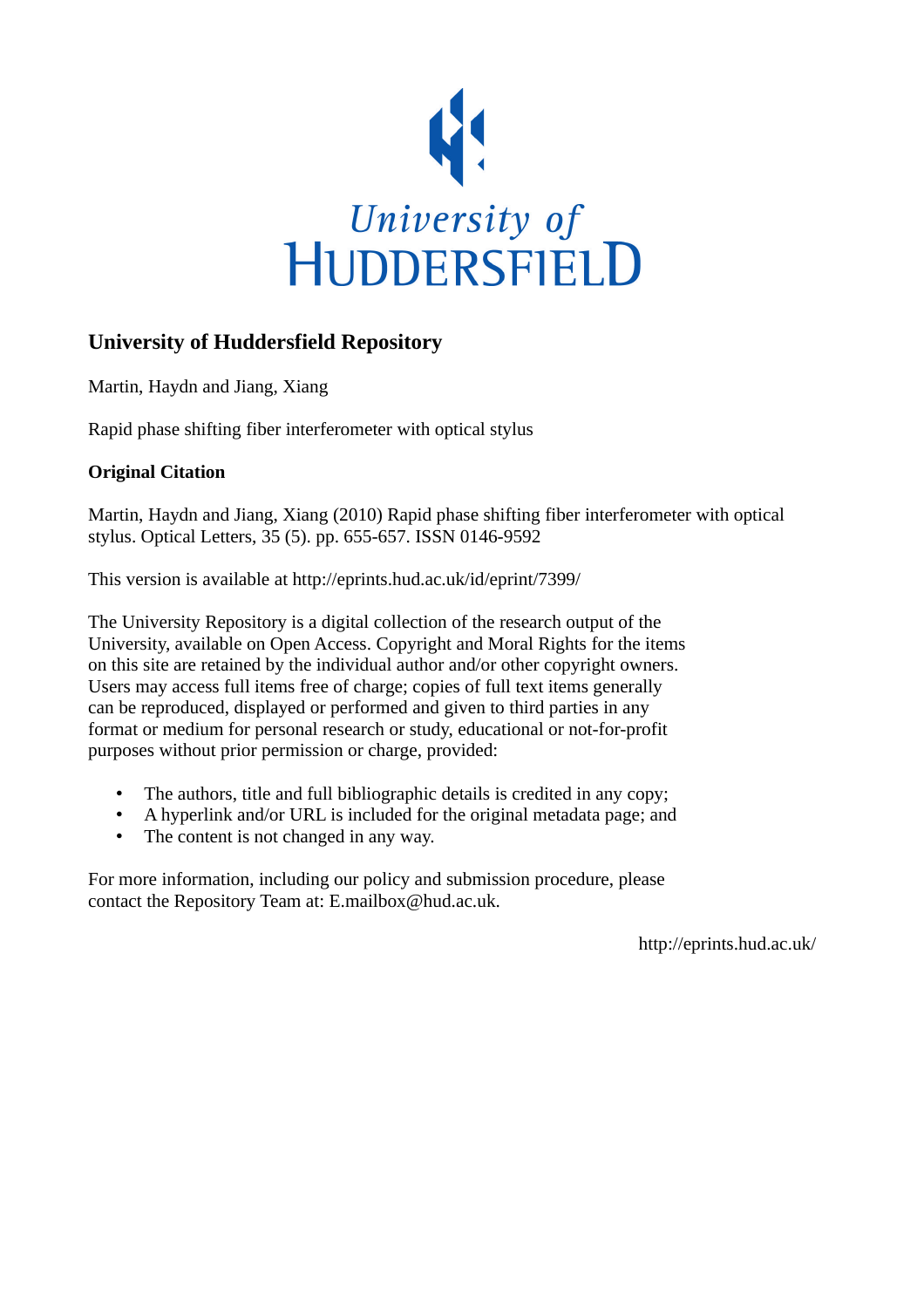# **Rapid phase shifting fiber interferometer with optical stylus**

**H. Martin and X. Jiang\*** 

*University of Huddersfield, Queensgate, Huddersfield HD1 3DH, UK \* Corresponding author: x.jiang@hud.ac.uk* 

### ABSTRACT

Optical fiber interferometry holds many advantages for the online measurement of high precision surfaces. Here a fiber interferometer with a wavelength scanning probe is reported. Such an interferometer requires active stabilization against the effects of temperature drift and vibration. A method of multiplexing dual wavelengths into the same fiber, combined with rapid phase shifting and real time phase calculation is investigated. Experimental data show the successful stabilization of the interferometer regardless of environmental perturbation.

#### OCIS codes: *120.0120, 120.3180, 120.5050*.

 Technological advances in fields such as optics, micro-molding and micro-machining have resulted in the increased use of nano-scale and ultra-precision surfaces. The current state of online surface metrology methods for the efficient characterization of these surfaces is severely limiting both development and manufacture. Current metrology instrumentation is either too bulky, slow or damaging (in the case of touch probe methods) [1].

 Our approach is to use interferometry combined with single-point scanning, the idea being analogous to a traditional contact stylus for surface profile measurement, but realized in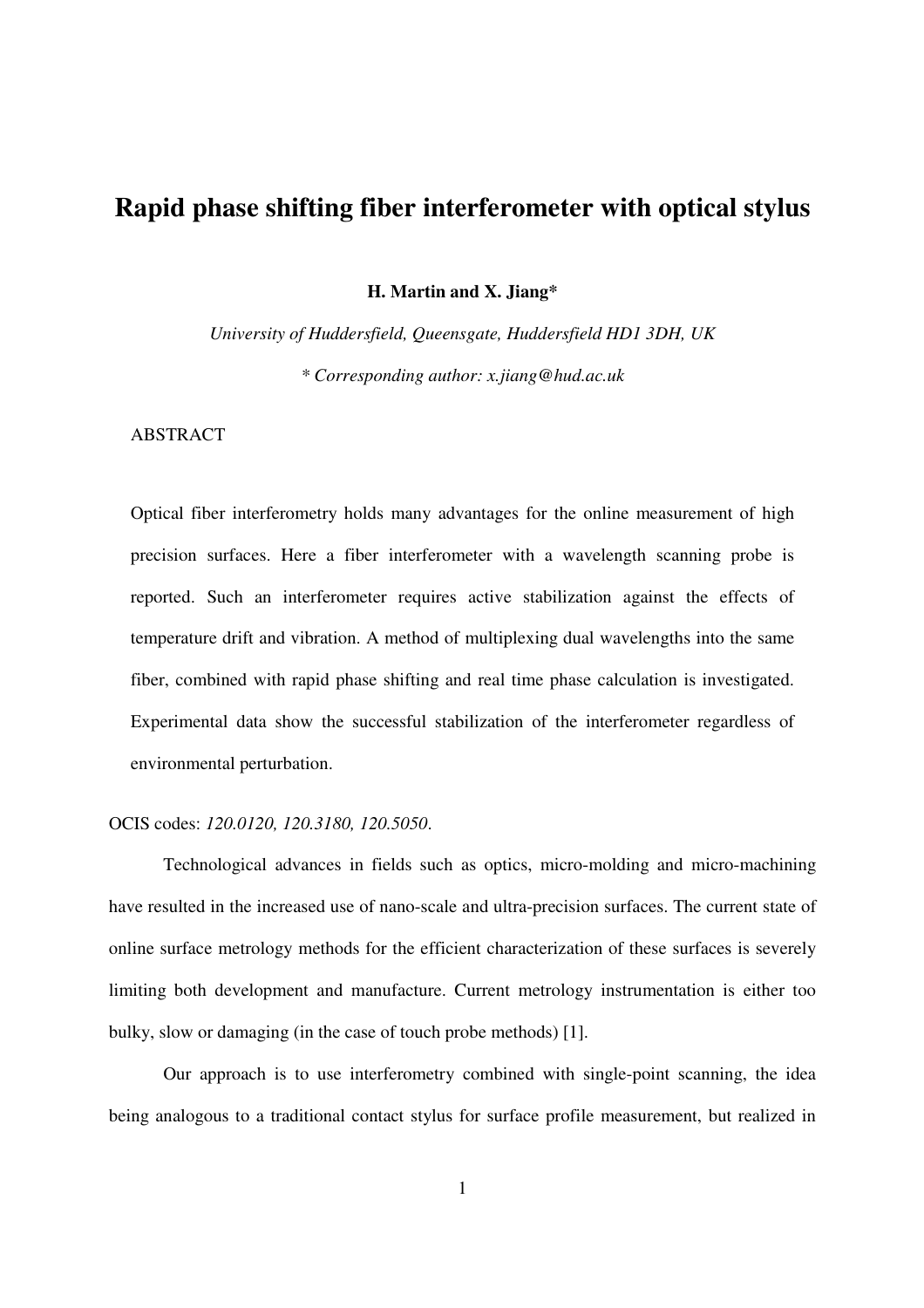the optical domain. By combining the probe with one arm of an optical fiber interferometer it is possible place the bulk of the other optical components and electronics remotely. In this way a compact probe may be realized which is suitable for remote mounting.

 The concept of an optical stylus provides the advantages of speed and non-contact measurement. By tuning the wavelength of the source light and using a dispersive element it is possible to diffract a beam of light over a desired angular range. An objective lens is then used to collimate the beam onto the surface to be measured. In this way the beam may be swept along a profile of the surface in the manner of a stylus, the retro-reflected light may then be analyzed by an interferometer to determine the phase variation which relates directly to surface height. The apparatus investigated in this paper, including the optical probe, is illustrated in fig. 1.

 A tunable laser source (TLS), swept between an optical wavelength of 1560 ≤  $\lambda_m$  ≤ 1575 nm and provides the light source for enabling the optical stylus technique. The profile length and lateral resolution available is dependant on the objective lens and grating parameters which are selectable depending on the application. The wavelength is swept during measurement to interrogate the surface profile.

 Unfortunately the use of optical fibers for nanometer scale surface measurement brings a specific set of challenges. It is well documented that fiber interferometers are extremely sensitive to environmental perturbation [2]. Temperature variations and vibration cause deformation and stresses in the fiber core which changes the optical path length. The magnitude of the path length change scales linearly with the length of fiber; with the approximately 20 meters of fiber used in this experimental setup, temperature drift alone can result in several microns of path change, completely obliterating any measurement at the nanometric scale.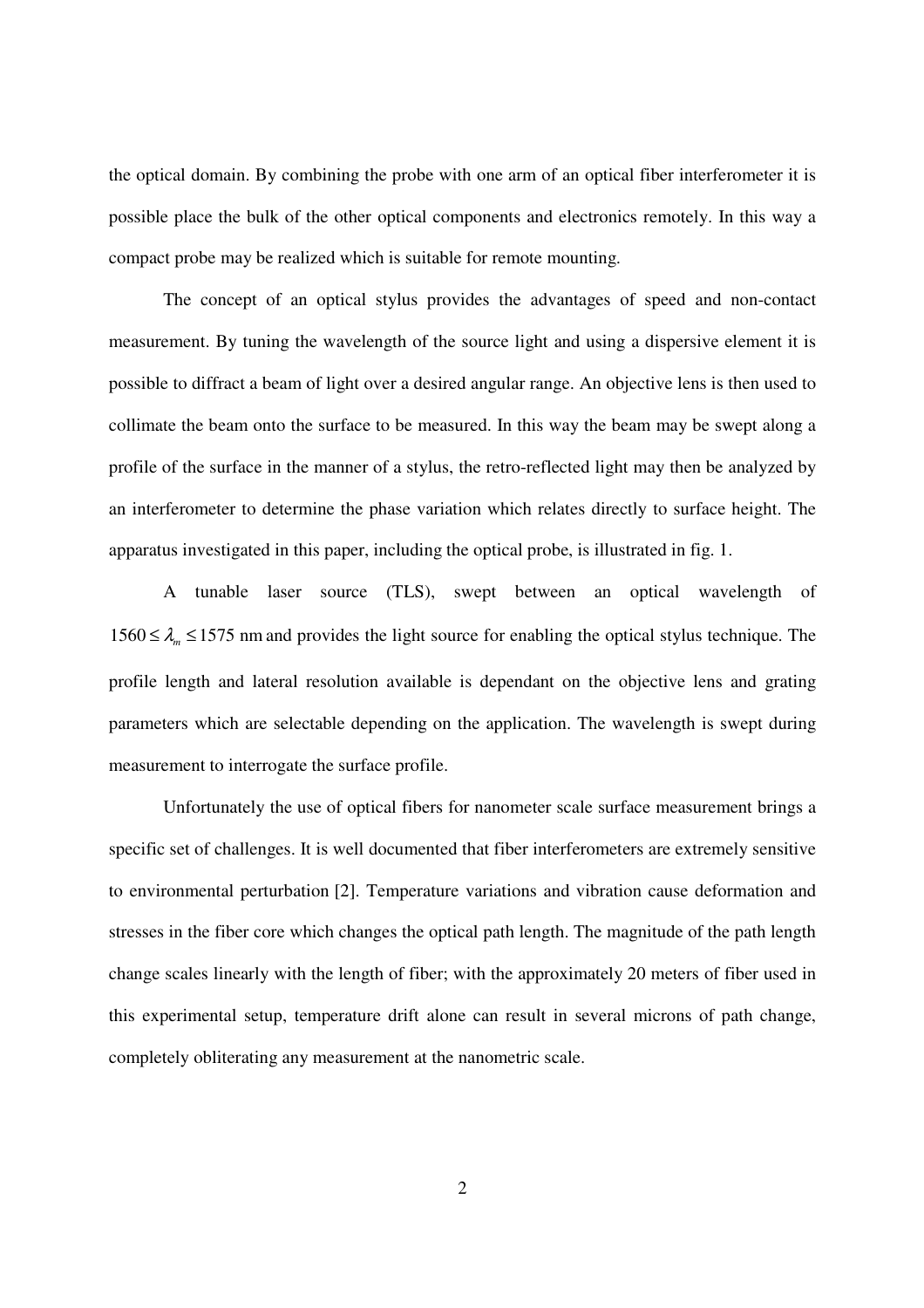The same mechanisms also cause random evolution of the state of polarization (SOP) of the light carried in the fiber. Generally, a length of fiber may be modeled as an elliptical birefringence having random, time varying axis of orientation and rotational magnitude [3]. SOP variations have two primary effects on the output of an interferometer. First, the fringe visibility (or contrast) is dependant on the relative SOP in each interferometer arm as well as the SOP in the input fiber [4]. Second, any polarization dependence of components within the optical circuits results in intensity fluctuation. In our experimental set up described there are two main contributors; the blazed diffraction grating and the electro-optic phase modulator (EOPM), which has an integrated linear polariser.

 The time varying quantities due to both the optical path length and SOP fluctuation may be incorporated into the basic interferometer response equation. Here, the intensity response,  $I(t)$  of an interferometer is given by

$$
I(t) = I_{ref}(t) + I_{sen}(t) + V(t)\sqrt{I_{ref}(t)I_{sen}(t)} \cdot \cos[\varphi + \varepsilon(t)]
$$
\n(1)

where  $I_{ref}(t)$ ,  $I_{sen}(t)$  are the light intensities from the reference and sense arms respectively, the time dependence describes intensity fluctuation due to SOP change.  $\varphi = 4\pi h / \lambda$  is the phase difference resulting from the variation in surface height, *h* for a given source light wavelength,  $\lambda$ .  $\varepsilon(t)$  is an error term describing the time varying phase difference induced by fiber path length drifting.  $V(t)$  is the fringe visibility term (between zero and unity), the value of which varies with SOP evolution. The equation assumes balanced operation of the interferometer i.e. the optical path lengths in each arm are equal.

 In order to track the optical path length change, a separate reference wavelength is multiplexed into the fiber interferometer. This is sourced by a narrowband distributed feedback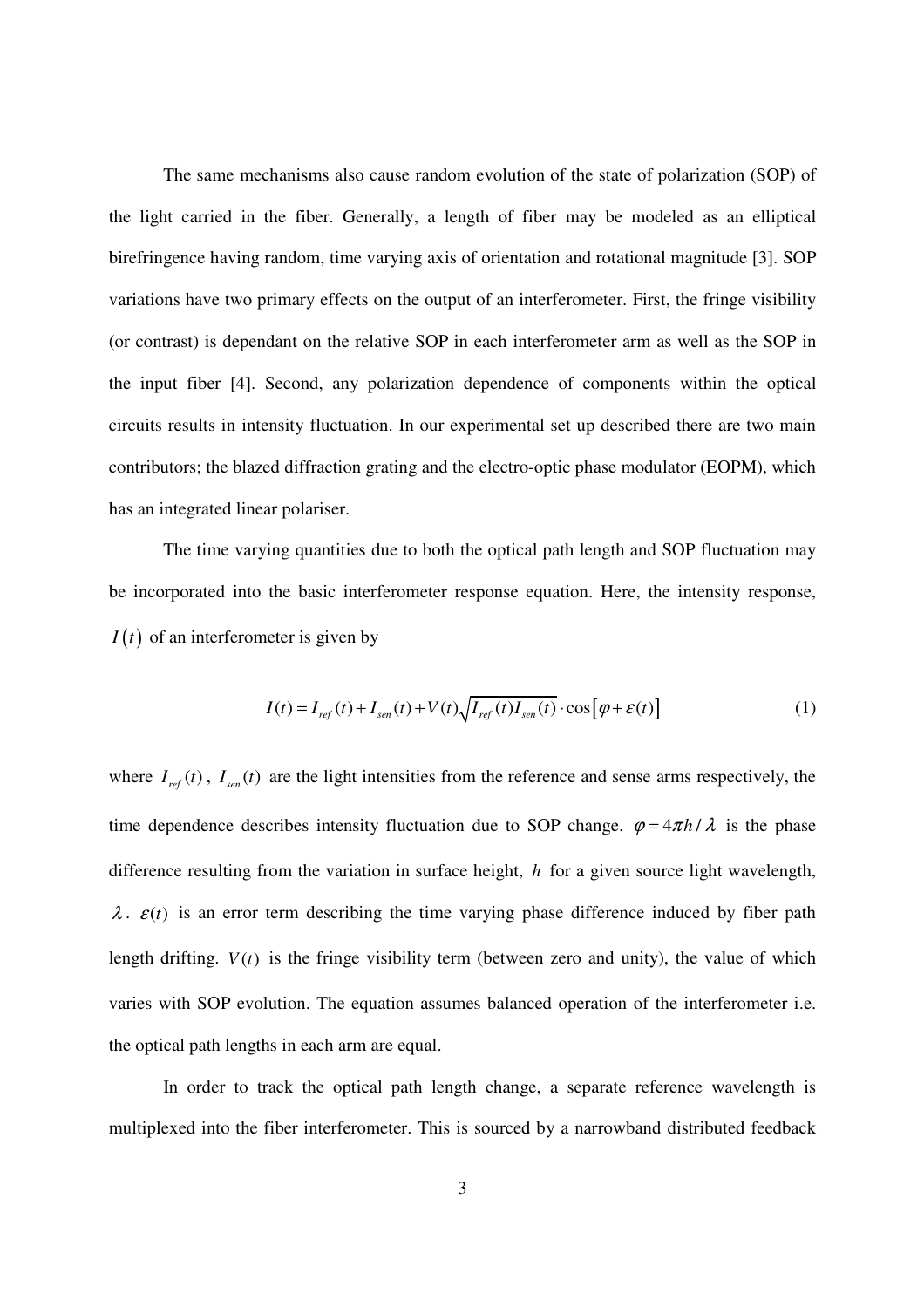laser diode operating at a wavelength,  $\lambda_r = 1550$  nm. As the wavelength remains static while the optical stylus is swept over the surface, it remains fixed upon one point of the surface. This static reference interferometer (as it shall now be referred to) shares a near-common path with the measurement interferometer. It may thus be used to track the unwanted phase disturbance caused by path length drift in the fiber as well as any vibration of the measurand (along the measurement axis).

 The feedback from the reference interferometer is used in a servo loop, with a path length actuator in the reference arm, to simultaneously stabilize both the phase change occurring due to the fiber and vibration of the measurand. An electro-optic phase modulator (EOPM) is employed as the path length actuator. The EOPM provides a high frequency response (>1 GHz) and very good linearity.

 It is clear from equation 1 that the output intensity is not purely a function of phase, thus in order to calculate track the error term,  $\varepsilon(t)$  the phase of the interferometer must be derived directly.

 The method employed is to use a digital signal processor (DSP) in order to calculate the reference interferometer phase in realtime. This is done by shifting the phase of the interferometer stepwise and then sampling the resulting intensity values. The method is a variation on common phase shifting interferometry, however in this case it is carried out very quickly by virtue of the EOPM response [5]. In essence the EOPM allows the possibility of deriving phase in realtime.

 The Schwider-Hariharan 5-step phase shifting algorithm is executed on the DSP to calculate the phase value [6]. The algorithm was chosen because it is reasonably efficient in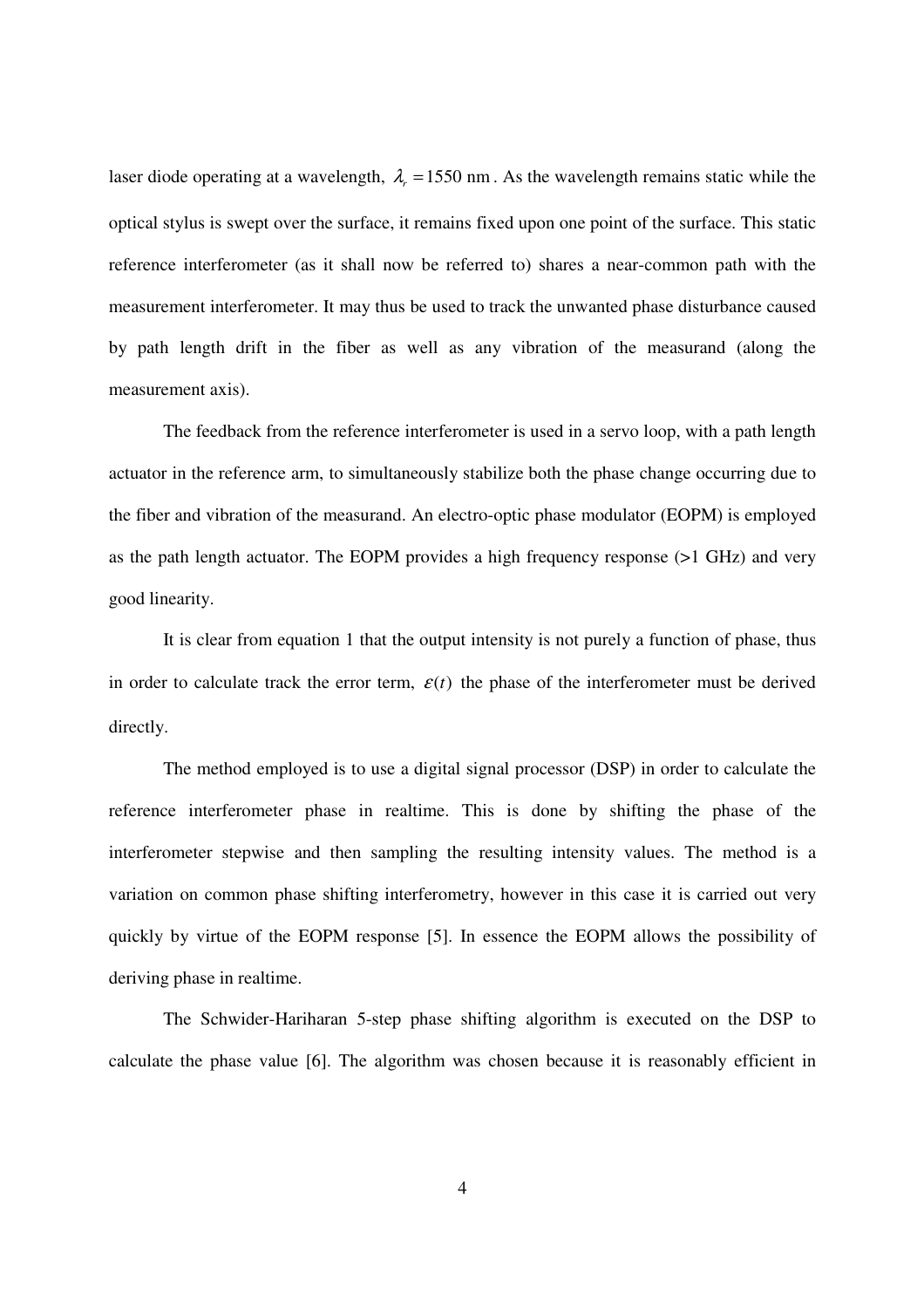calculation assuming a phase shift of  $\pi/2$  is adopted. Using this algorithm the phase is calculated as,

$$
\varphi = \tan^{-1} \frac{2(I_2 - I_4)}{I_1 - 2I_3 + I_5}
$$
\n(2)

where  $I_1$ ,  $I_2$ ,  $I_3$ ,  $I_4$  and  $I_5$  are the intensities at phase shifts of 0,  $\pi/2$ ,  $\pi$ ,  $\pi/4$  and  $2\pi$  radians respectively.

 The principle relies on the fact that SOP and optical path length drift occur at low frequencies (<1 kHz). By carrying out phase shifting at a much higher frequency, the intensity error imposed by SOP and optical path length drift are negligible between shifts. In this way a stable and accurate phase result may be retrieved even in the face of low frequency intensity variations.

 The realtime calculated phase values are used as the feedback element to a digital proportional-integral (PI) controller. The controller then adjusts an offset voltage on the EOPM output in order to keep the calculated phase value stable. In this way the EOPM provides both the phase stepping required to retrieve the phase and also operates on the optical path length to keep the interferometer stable. The overall execution time for the phase calculation and control algorithm is approximately 27  $\mu$ s, yielding an overall control loop rate of 37 kHz.

 Fig. 2 shows the output of the reference interferometer sampled at 100 Hz over a 2 second period. The drift experienced in the free running mode is substantial and covers several hundred nanometers, even though the apparatus was mounted on a vibration isolated optical table. The improvement seen when the feedback loop is activated is substantial.

 In order to gain a more quantitative analysis of the stabilized interferometer performance, the output of the measurement interferometer was sampled. Fig. 3 shows the collected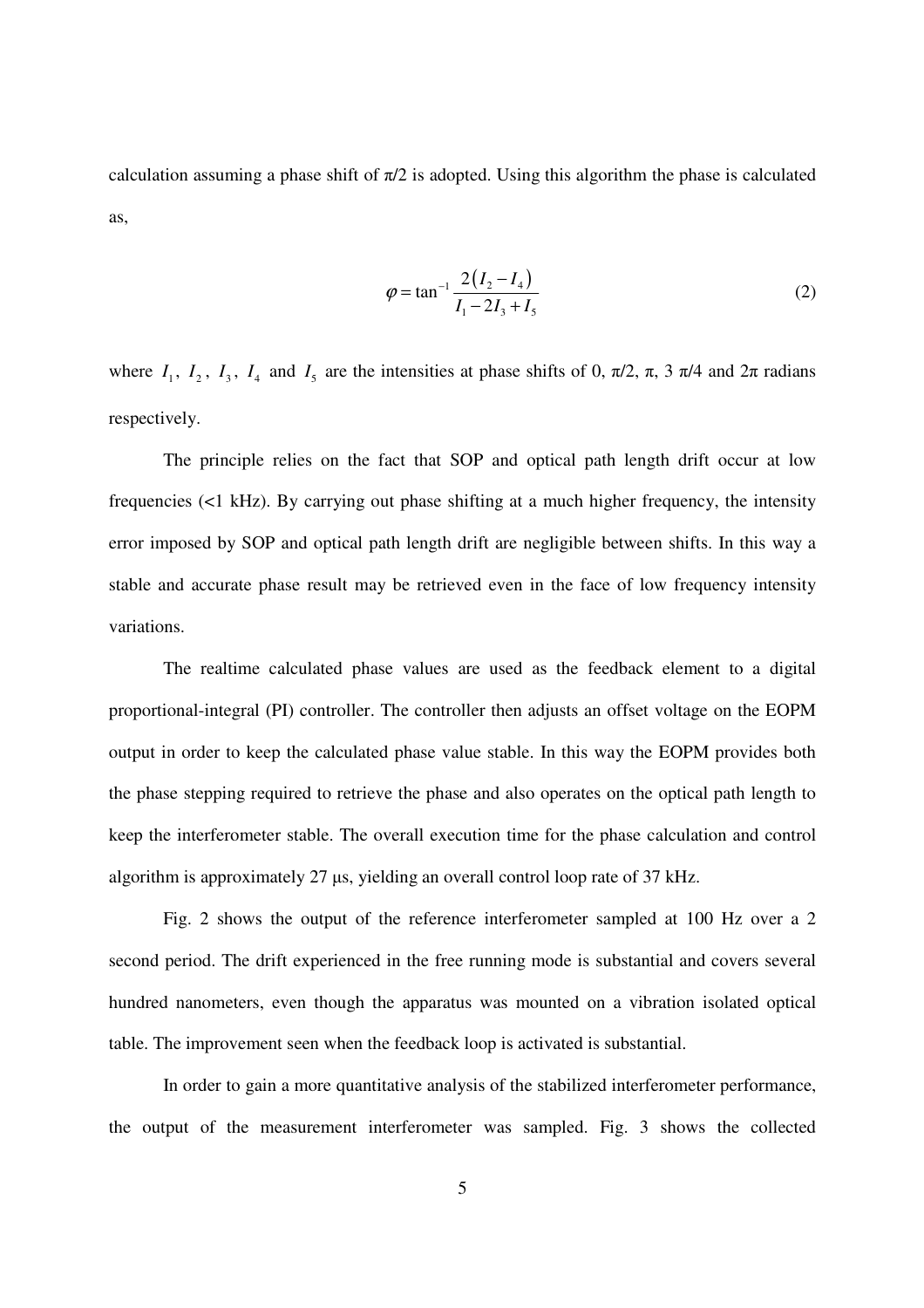measurement interferometer data for a period of 10 seconds at a sample rate of 100 Hz. The data was collected at 4 different wavelengths, which correspond to four different points along the profile of the surface. This was done to check there was a consistent level over stabilization over the full scan profile. The target surface was a low quality mirror having  $4\lambda$  inch surface deviation, so the obtained height information was somewhat arbitrary. Since aim of this experiment was to compare the stability across the profile, the results were all centered about their means to simplify comparison. The peak-to-peak variation is seen to be  $\pm$  11nm and the overall noise level does not appear to change significantly along the scanned profile.

 Fig. 4(a) shows the profile measurement of a step height sample as taken with a Taylor Hobson CCI 6000 white light interferometer. Fig 4(b) shows the profile of the step height in approximately the same area using our fiber interferometer. The calculated heights and overall profile show good correlation, although there is clearly a higher level of noise present on the fiber interferometer output however. This step is not resolved as sharply with the fiber interferometer, this is anticipated to be because of currently non-optimized optics. For this reason a longer sampling period is apparent in fig. 4(b) as lowering it did not improve the lateral resolution.

 The overall noise magnitudes were found to be consistent with the quantization noise that might be expected to occur from the 12 bit analog to digital converter used to sample the intensity values. It is anticipated that by swapping this device for a higher resolution ADC the noise results may be improved substantially.

 To conclude, a fiber interferometer, designed for surface metrology applications and featuring a non-contact optical stylus, was built and investigated. In order for such an apparatus to be feasible for nanoscale measurement the optical path lengths of the fiber must be stabilized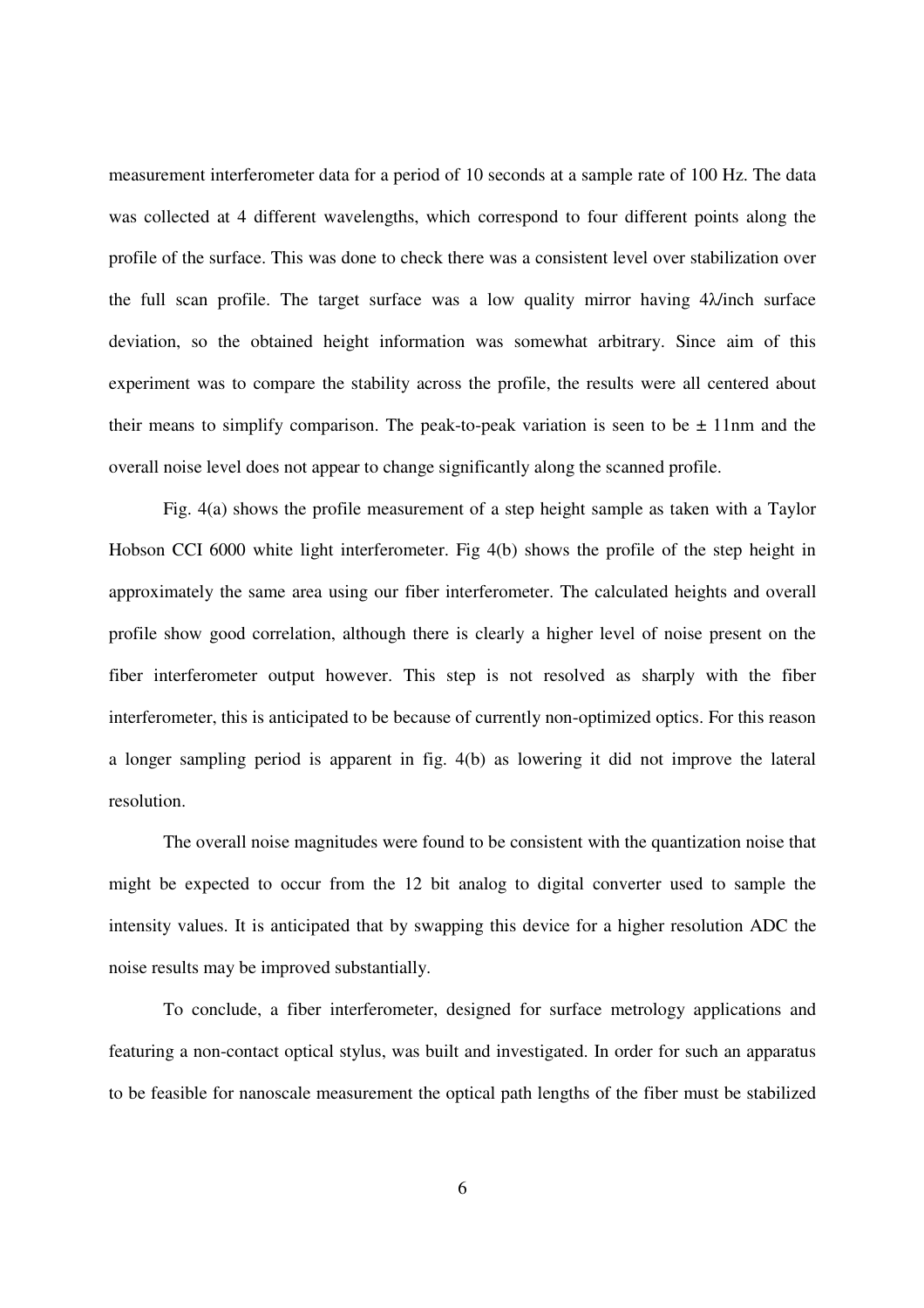against temperature drifts and mechanical disturbance. A rapid phase shifting technique utilizing wavelength multiplexed interferometers was employed in order to do this effectively. The stability is currently limited by the quantization noise imparted by the analog to digital converter used.

### **Acknowledgements**

The corresponding author X. Jiang gratefully acknowledges the Royal Society under a Wolfson-Royal Society Research Merit Award and the European Research Council under its program ERC-2008-AdG 228117-Surfund.

### **References**

- 1. L. Singleton, R. Leach, A. Lewis and Z. Cui, Report on the analysis of the MEMSTAND survey on Standardisation of MicroSystems Technology, MEMSTAND Project IST-2001- 37682 (2002).
- 2. D. Jackson, R. Priest, A. Dandridge and A. Tveten, Appl. Opt. 19(17), 2926-2929 (1980).
- 3. I. Kaminow, Journal of Quantum Electronics. 17(1), 15-22 (1981).
- 4. A. Kersey, M. Marrone and A. Dandridge, J. Lightwave Tech. 8(6), 838-845 (1990).
- 5. K. Creath, Phase-Measurement Interferometry Techniques. In E. Wolf (ed.) Progress in Optics. XXVI. (Amsterdam, Elsevier Science Publishers, 1998).
- 6. J. Schwider, R. Burow, K. Elssner, J. Grzanna, R. Spolaczyk and K. Merkel, Appl. Opt., 22(21), 3421-3432 (1983).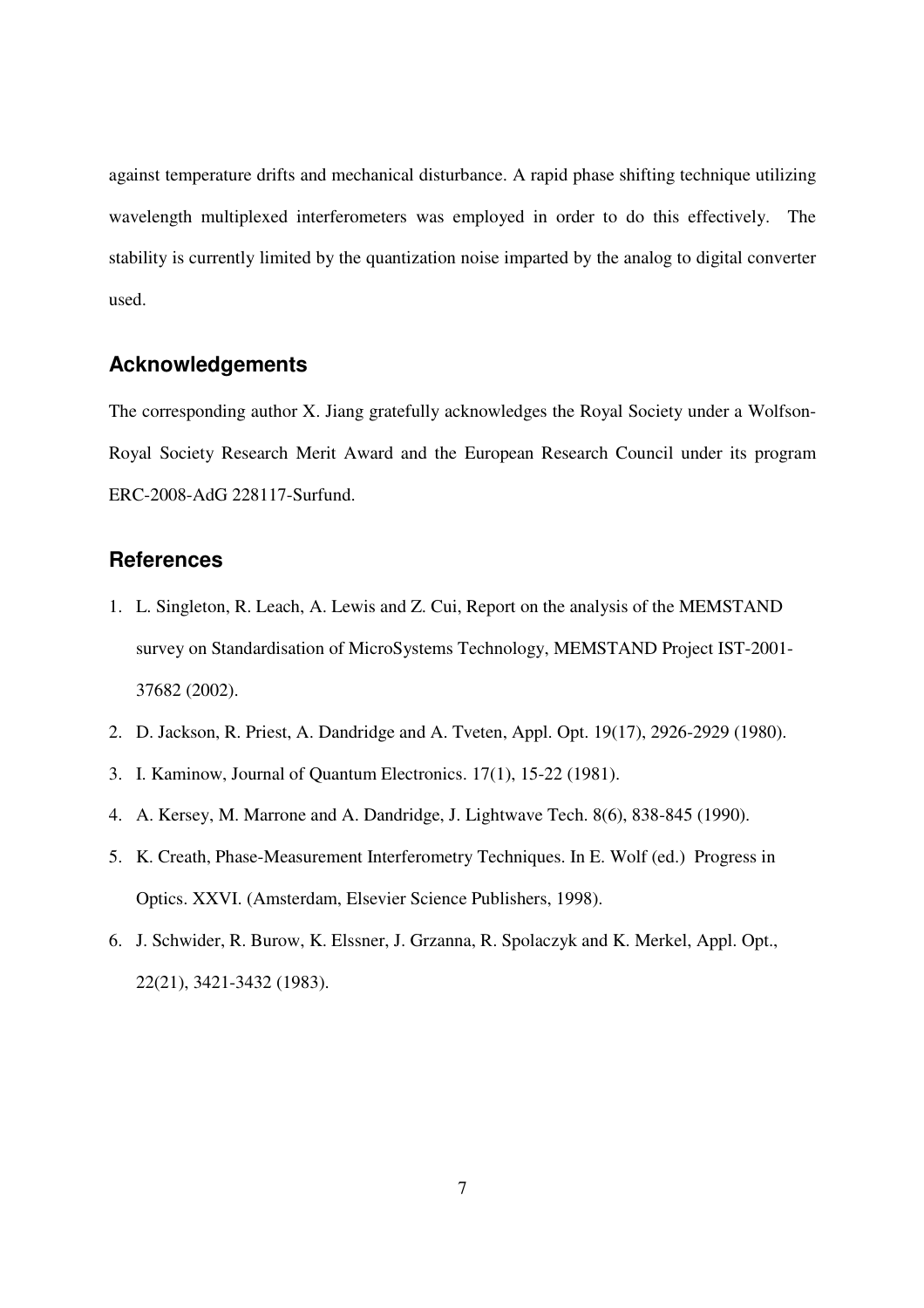# Fig. 1 Experimental Apparatus

Fig. 2 Drift seen in the stabilized/free running reference interferometer

# Fig. 3 Histograms of stabilized measurement interferometer values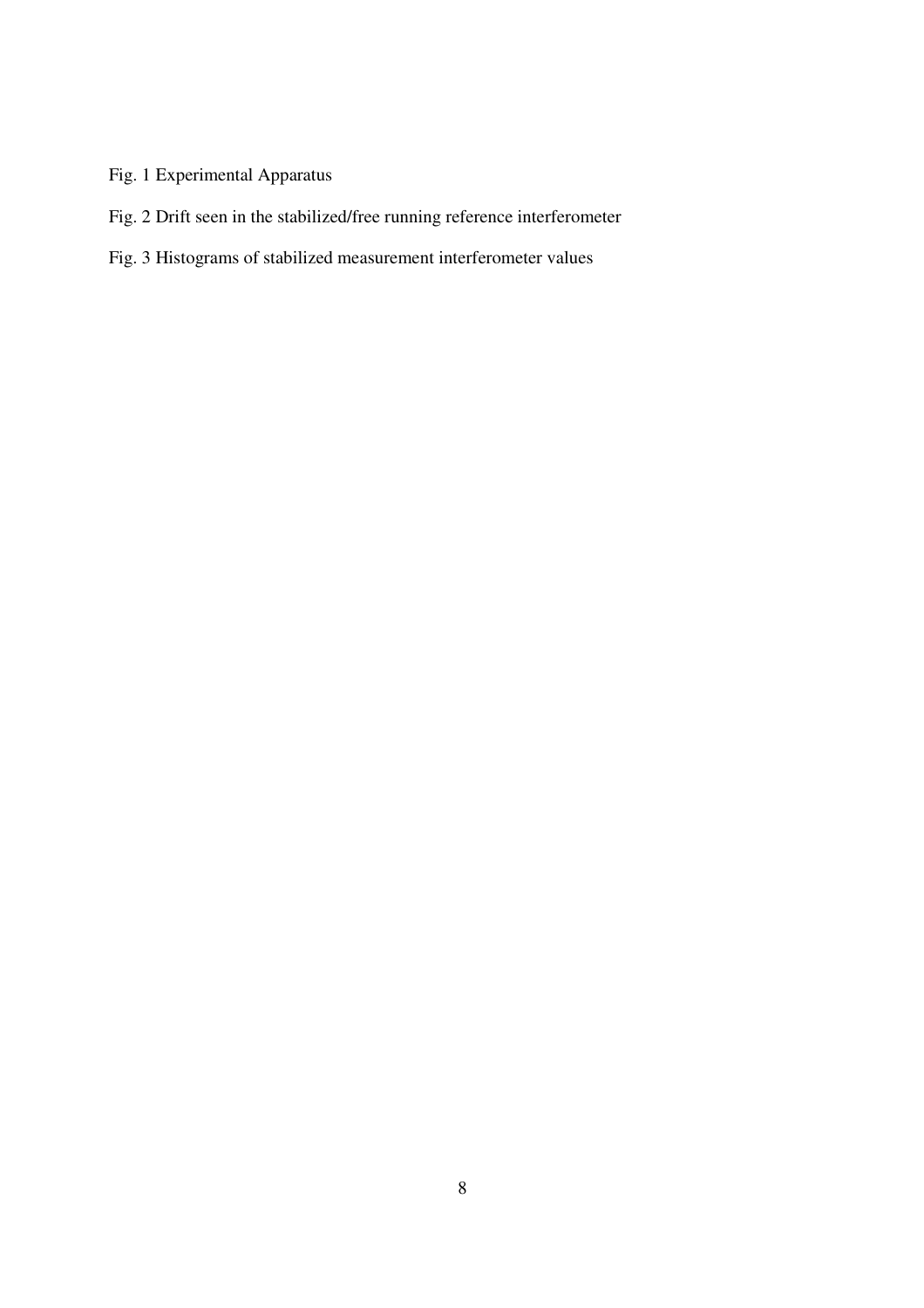

Fig. 1 Experimental Apparatus



Fig. 2 Drift seen in the reference interferometer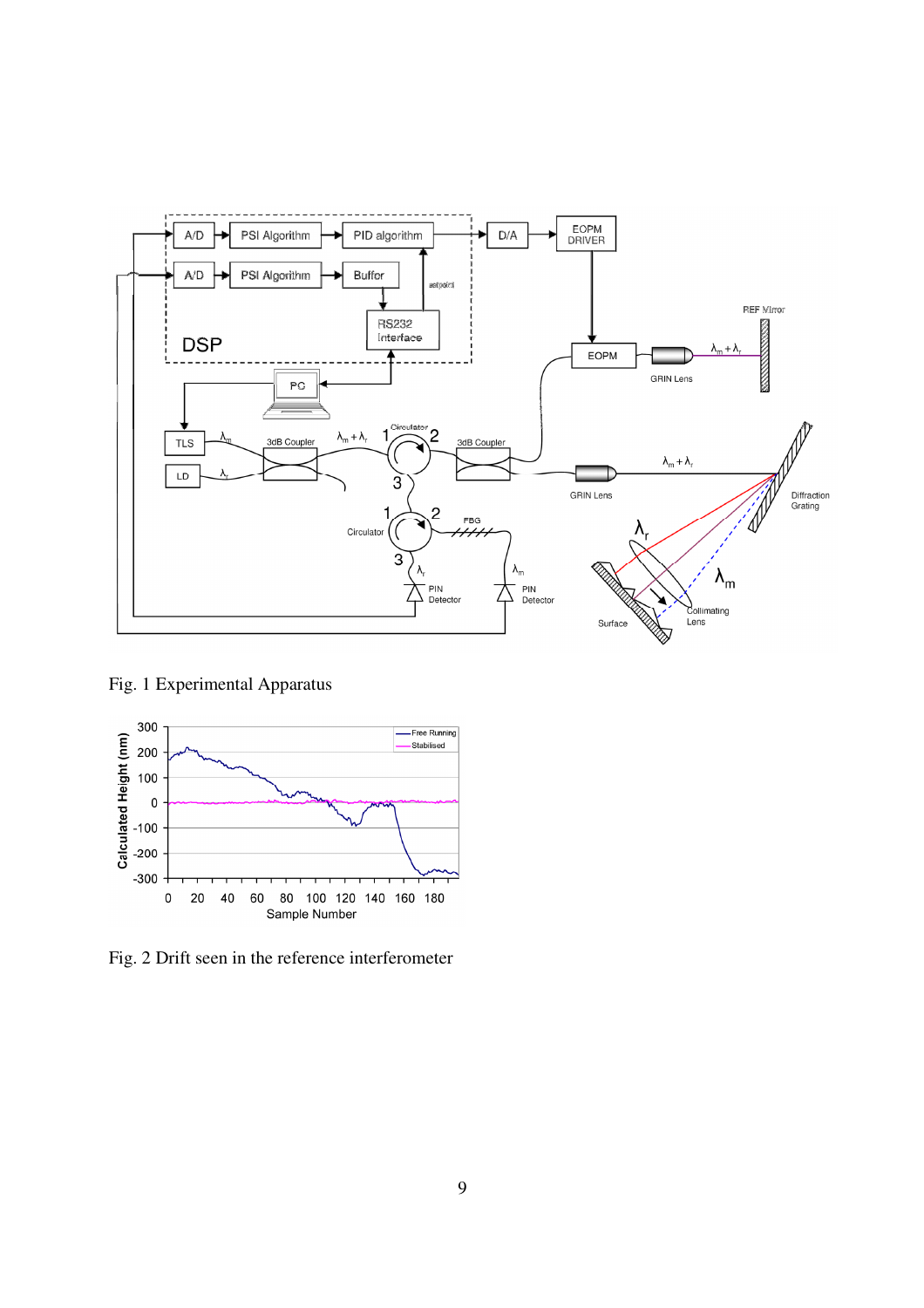

Fig. 3 Histograms of stabilized measurement interferometer values